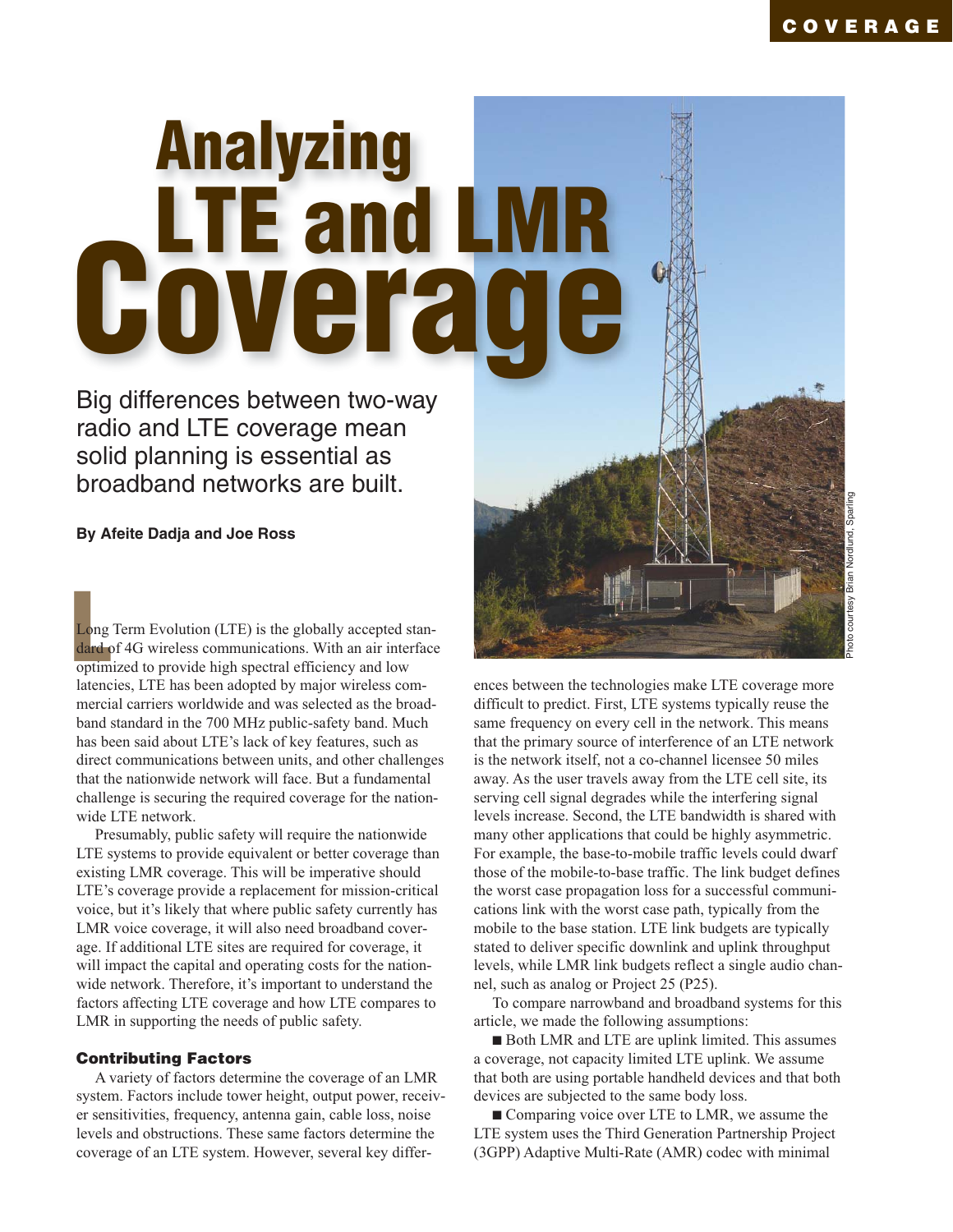

This map depicts a sample site's predicted coverage area for VHF LMR and 700 MHz LTE voice coverage in the rural area.

overhead for push to talk (PTT) over LTE. This results in 8 kilobits per second (kbps) of load on the LTE network per channel. In recent Public Safety Communications Research (PSCR) testing, this codec produced higher voice quality scores than the P25 codecs.

■ The LTE system is carrying voice and data. Because we expect full use of the spectrum for data, we limit voice to 10 percent of the full 20 megahertz. This is generous given recent projections of the demand for public-safety broadband services, especially during an incident.

■ Comparing broadband data coverage to LMR coverage, we assume the FCC-defined throughput requirements at the cell edge. This requires 768 kbps downlink and 256 kbps uplink. We also assume 70 percent interference load throughout the entire network. Finally, we assume that in delivering these throughput levels, no more than 10 percent of the resources on the sector can be used.

■ We recognize and account for the differences between rural and metro area system design. In rural areas, the LTE system supports eight voice channels on a single sector, with a typical antenna height of 300 feet. Eight channels result in 64 kbps net uplink throughput for a sector for the voice channels. We assume that the typical rural LMR system uses VHF frequencies.

The metro scenario assumes the existing LMR network is a 700 MHz trunked network and the target capacity of the LTE system at cell edge is 30 voice channels on a single sector. Thirty voice channels result in 240 kbps net uplink throughput for a sector for the voice channels. We use a typical LMR tower height of 180 feet.

■ The LTE system is using evolved Multimedia Broadcast Multicast Service (eMBMS) to support voice traffic. This allows one audio stream to tens or hundreds of public-safety users instead of multiple individual streams to each user, which would be highly inefficient. Otherwise, the downlink path for the LTE system would be the more limiting path.

## **The VHF site has more than two times the coverage footprint of the 700 MHz LTE site for voice communications.**

■ LMR systems use high-gain omnidirectional antennas while LTE systems use higher-gain directional antennas, as is typical in both systems.

■ We assume a 3-watt portable output power for LMR systems and a 200 milliwatt (mW) for LTE user equipment.

■ The transmission line loss depends on cable length and frequency.

■ The modeling was performed for a general site example in a hilly, not rough, terrain area.

#### **Model Comparison**

Graphics courtesy Televate

SSI

The link budget is then the combination of output power, gains, losses and receiver sensitivity. Each of these parameters is impacted by other assumptions. Essentially, to establish a reliable link at the required quality, the total signal loss cannot exceed the maximum value. Using this maximum loss, we can determine the associated site radius and coverage area.

The map depicts a sample site's predicted coverage area for VHF-based LMR and 700 MHz LTE voice coverage in the rural area. Using the assumptions and parameters described, the map depicts the estimated coverage area of each technology and frequency combination. The models use the same transmitter height for each scenario. The map shows the clear coverage benefits of the VHF system because of lower path loss at that frequency. The VHF site has more than two times the coverage footprint of the 700 MHz LTE site for voice communications.

Higher gain directional antennas help to mitigate the difference in mobile output power; however, it's still not enough. Note that terrain impacts both LTE and LMR at 700 MHz equally southwest of the site. As a result, in a real-world design, the actual difference in coverage depends on the specific site and site geometry. For example, in a mountainous area, the VHF signal may also be obstructed, resulting in little difference in coverage. Normalizing coverage without the terrain effect, we can use the COST 231 Hata propagation model and assume flat earth to calculate the site radius and coverage area of various scenarios.

Figure 1 on Page 28 shows that more than 100 percent more sites are needed compared with the LMR baseline coverage. However, if trying to provide broadband LTE speeds using VHF LMR infrastructure, more than six times the sites are needed, a 514 percent increase. When the requirements are relaxed to support only the eight voice channels at cell edge, 123 percent more sites are needed compared with a VHF system. LTE coverage is more comparable to that of 700 MHz LMR systems. The difference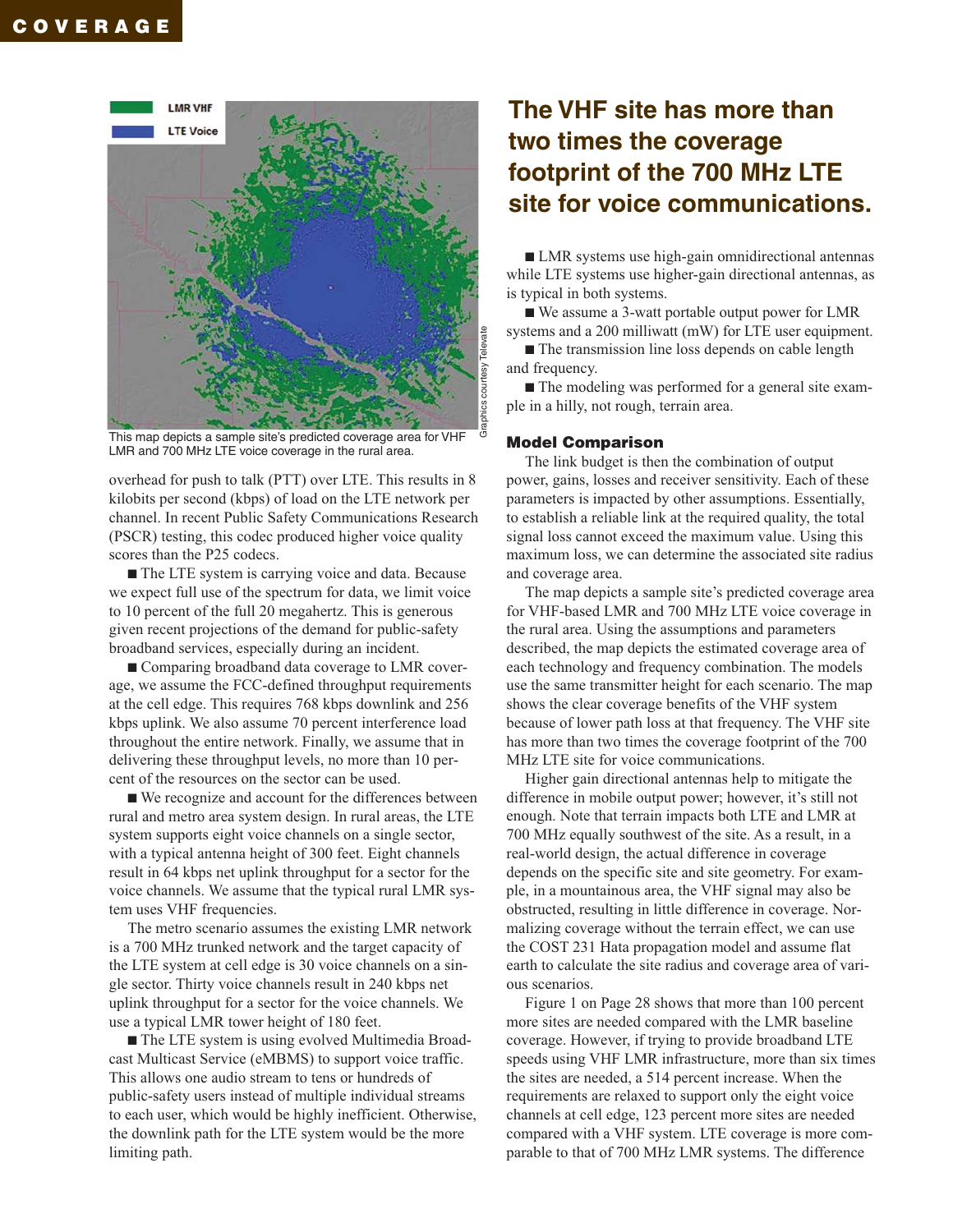

The figure shows the percentage increase of LTE sites compared with LMR sites.



The figure shows that restricting LTE sites to 70 feet has a dramatic impact on the service area per site.

in the suburban case is less severe because of the 30-channel voice support. However, both cases require more than double the sites. An LTE system designed to voice coverage requires 123 percent more sites than a 700 MHz LMR system, while an LTE system designed at the FCC-specified broadband rates requires 146 percent more sites.

However, Figure 1 reflects differences only of throughput, frequency and technology, and assuming consistent tower heights could be unwise. LMR systems in metropolitan areas often have tower heights of 180 feet. The average height of existing LMR sites in the National Capital Region is about 180 feet. This figure assumes that the LTE system also would use 180-foot towers. But the chart clearly shows that more than double the sites are needed to provide matching coverage. Such tall towers throughout metro areas are rare. Existing commercial towers are generally far lower than 180 feet in an urban area because of carrier need and zoning ordinances.

Whatever additional sites required beyond public safety's existing assets are unlikely to approach 180 feet. Shorter sites will then result in a reduced footprint per site, exacerbating the difference in coverage.

Figure 2 presents the suburban area impact of limiting LTE sites to 70 feet while existing LMR sites can remain

# **An LTE system designed to voice coverage requires 123 percent more sites than a 700 MHz LMR system, while an LTE system designed at the FCC-specified broadband rates requires 146 percent more sites.**

at 180 feet. The figure shows that restricting LTE sites to 70 feet has a dramatic impact on the service area per site. When an LTE system is restricted to 70 feet, it requires five times the number of sites an LMR system does at 180 feet. But if 180-foot sites are allowed throughout the LTE service area, only 123 percent and 146 percent more sites are needed for LTE voice and LTE broadband systems.

### **Cost Challenges**

These factors will make construction of the nationwide public-safety network using only public safety's LMR assets a major challenge. The model is simplistic and provides a rough estimate of the number of sites. Terrain, site availability, usage requirements and other factors will determine the ultimate quantity of sites. But this analysis underscores the importance of establishing requirements for coverage and throughput with capital and operational cost in mind. For example, rural coverage will be a major challenge if the system is designed to provide broadband speeds. And the analysis compares usage scenarios that are the same. For example, if the LTE network must be designed for in-building coverage, but the LMR system, because of the availability of talkaround, is only designed for outdoor coverage, substantially more sites will be needed.

If the nationwide public-safety network requires additional sites beyond public safety's site assets, commercial towers are needed. This could, in turn, increase the operational cost of the network and jeopardize the sustainability of the network. This also underscores the importance of private partnerships for access to towers. As the public-safety community works to migrate data applications to LTE technology, replacing the mobile radio systems will be extremely costly because of the number of additional sites required.

To reduce capital and operational costs, the First Responder Network Authority (FirstNet) will need to leverage existing private and commercial wireless infrastructure as much as possible. This may be easier to do in metropolitan areas where existing government structures are often readily available and commercial towers are plentiful. But given the potential cost of commercial sites, public-safety assets will be critical and can include:

■ Existing government-owned towers and